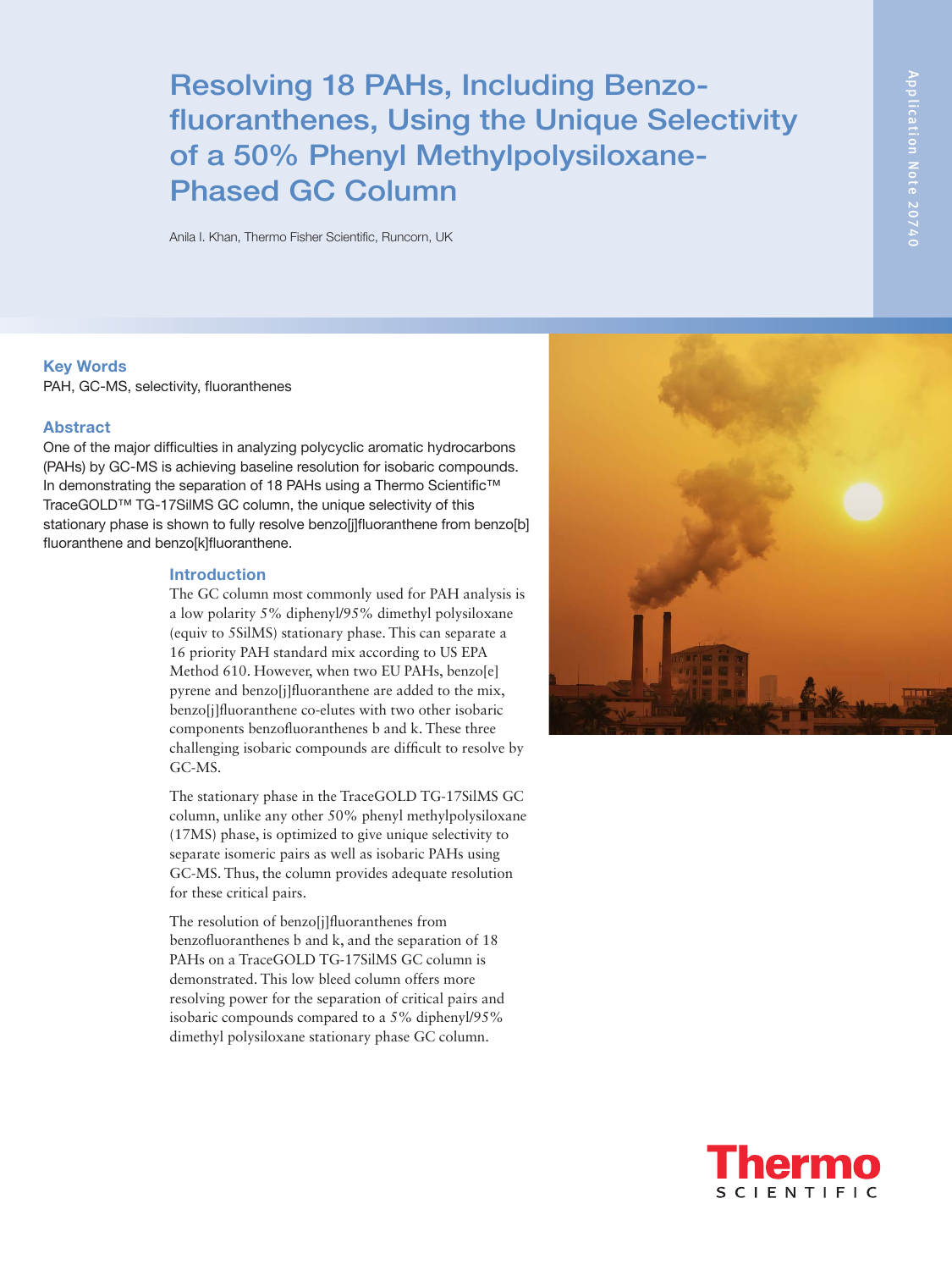| <b>Consumables</b>  |                                                                                                                              | <b>Part Number</b> |
|---------------------|------------------------------------------------------------------------------------------------------------------------------|--------------------|
| Columns:            | TraceGOLD TG-17SilMS, 30 m $\times$ 0.25 mm $\times$ 0.25 µm                                                                 | 26072-1420         |
|                     | 5% diphenyl/95% dimethylpolysiloxane (equiv to 5SilMS),<br>$30 \text{ m} \times 0.25 \text{ mm} \times 0.25 \text{ µm}$      |                    |
| Septum:             | Thermo Scientific BTO, 17 mm<br>31303211                                                                                     |                    |
| Liner:              | Thermo Scientific <sup>™</sup> Splitless FocusLiner <sup>™</sup><br>453T2999<br>for 50 mm needle, $5 \times 8 \times 105$ mm |                    |
| Column ferrules:    | 100% graphite ferrules for Thermo Scientific <sup>™</sup><br>29053488<br>TRACE™ injector 0.1-0.25 mm i.d.                    |                    |
| Column ferrules:    | Graphite/Vespel <sup>®</sup> for transfer line $0.1-0.25$ mm i.d.                                                            | 29033496           |
| Injection syringe:  | 10 µL fixed needle syringe for Thermo Scientific <sup>™</sup><br>365D0291<br>TriPlus <sup>™</sup> RSH Autosampler            |                    |
| Vials and closures: | Thermo Scientific <sup>™</sup> National™ Target™ DP (9 mm)<br>wide opening screw thread vial                                 | C4000-1W           |
|                     | Thermo Scientific National 9 mm screw caps and septa,<br>red PTFE/white silicone/red PTFE                                    | C5000-53B          |

## Sample Preparation

Benzo[j]fluoranthene and benzo[e]pyrene were added to a 16 PAH mix according to US EPA Method 610 at a concentration of 10 µg/mL. The standard was prepared in hexane for GC-MS analysis.

| <b>GC-MS Conditions</b>    |                                                              |
|----------------------------|--------------------------------------------------------------|
| Instrumentation:           |                                                              |
| GC:                        | Thermo Scientific™ TRACE GC Ultra™                           |
| Autosampler:               | Thermo Scientific <sup>™</sup> TriPlus RSH™                  |
| Detector type:             | Thermo Scientific™ ISQ <sup>™</sup> mass spectrometer        |
| Carrier gas:               | Helium                                                       |
| Column flow:               | 1.2 mL/min, constant flow                                    |
| Oven temperature:          |                                                              |
| TG-17SilMS:                | 90 °C (1.0 min), 30 °C/min, 250 °C, 4 °C/min, 330 °C (5 min) |
| Equivalent to 5SilMS:      | 90 °C (1.0 min), 25 °C/min, 280 °C, 4 °C/min, 320 °C (2 min) |
| Injector type:             | Split/Splitless                                              |
| Injector mode:             | Split 25:1, 30 mL/min split flow                             |
| Injector temperature:      | 250 °C                                                       |
| Transfer line temperature: | 300 °C                                                       |
| Source temperature:        | 250 °C                                                       |
| lonization conditions:     | FI                                                           |
| Electron energy:           | 70 eV                                                        |
| Emission current:          | $50 \mu A$                                                   |
| Solvent delay time:        | $2.8$ min                                                    |
| Scan range:                | 40-450 amu full scan                                         |
| Injection volume:          | 1 µL                                                         |
|                            |                                                              |

## Data Processing

Data was acquired and processed using Thermo Scientific™ Xcalibur™ software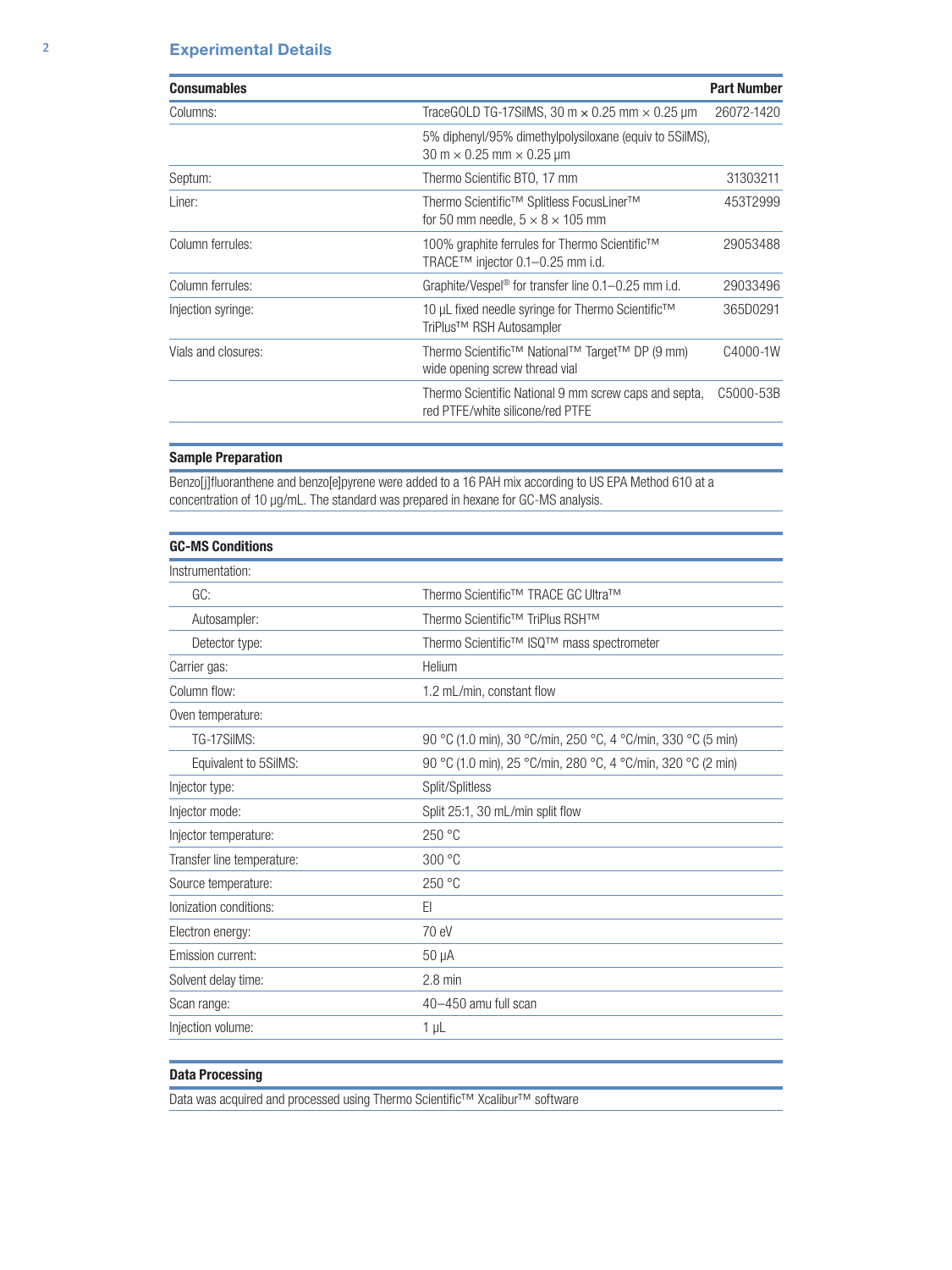#### Results 3

Figure 1 shows the separation of 18 PAHs on a TraceGOLD TG-17SilMS GC column, and Figure 2 shows the comparison with an equivalent phase to a 5SilMS phased GC column. Due to their isobaric status, the compounds benzofluoranthenes b, k, and j require chromatographic separation. To do this, the unique selectivity provided by the TG-17SilMS capillary column is required as shown in Figure 1. When compared to a 5SilMS GC column (Figure 2), the TG-17SilMS column fully separates the three isobaric compounds.

Comparing the selectivity for peaks 16 and 17, there is co-elution with the TG-17SilMS GC column; however, they can be resolved by using the mass spectrometer based on their difference in molecular weights. The equivalent 5SilMS in Figure 2 shows isomeric separation of compounds 16 and 17.

The stationary phase in the TG-17SilMS column is designed to give low bleed at high temperatures as shown in Figure 1. This is ideal for analyzing heavy, late-eluting PAHs at high boiling points.



Figure 1: TIC chromatogram for 10 µg/mL 18 component PAH mixture on a TG-17SilMS



Figure 2: TIC chromatogram for 10 µg/mL 18 component PAH mixture on an equiv 5SilMS phased 30 m × 0.25 mm × 0.25 µm GC column